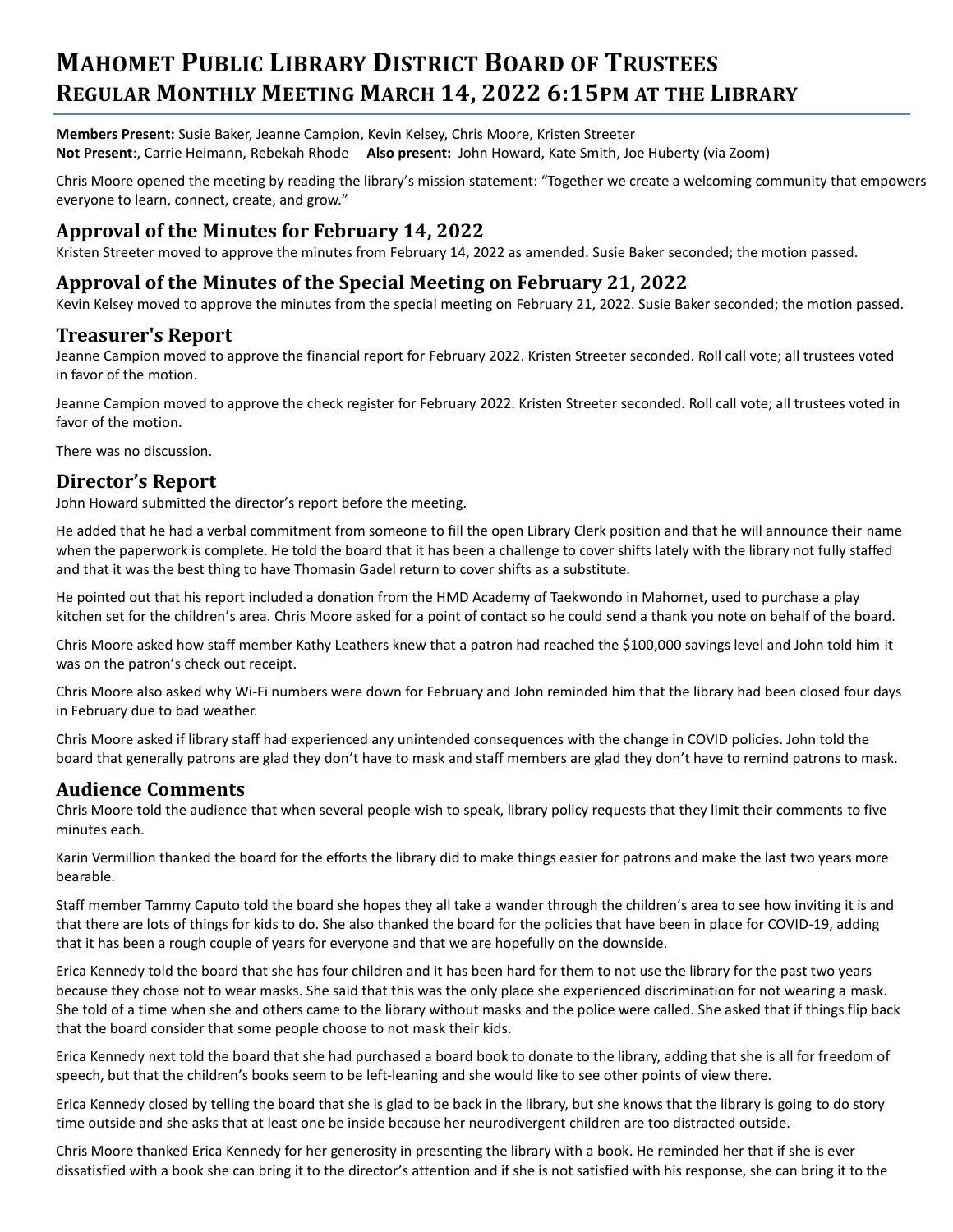board of trustees. He also reminded her about the SHARE program that includes 521 libraries, explaining that if our library does not have a book she wants, another one may have it and it can be delivered to her at this library.

Samantha Olson told the board she was speaking on behalf of homeschool families and explained that a lot of them map out their assignments over the summer and that she had to skip sections of her curriculum because she couldn't come into the library without a mask. She told the board of a time she came into the library without a mask to print a document and she was asked to leave. She explained that she does not want to search for books online or have them brought out to her in her car, she wants to come in the library.

Samantha Olson also told the board she wants her kids to come into the library and see books that relate to them, not just to one agenda. She closed by saying she was here to tell the board that they must behave better in the fall and winter and let people in without masks, maybe with masked and unmasked hours or something and that they need to be kinder.

Chris Moore thanked Samantha Olson for her comments and told her that they would be considered by the board if masks are considered needed again in the fall or winter. He told both Erica Kennedy and Samantha Olson that he was sorry they felt put upon by the mask policy.

#### **Committee Reports – no reports**

No committees met between the February and March board meetings.

Chris Moore apologized to the board for not yet getting a policy committee meeting on the schedule to address a policy for exit interviews for outgoing staff and that they should expect a meeting soon.

John Howard told the board that they could also expect a finance committee meeting soon to discuss the budget.

#### **New Business**

#### **A. Discussion of Expansion Plan and Construction Grant Financial Details**

John Howard told the board that the state library construction grant uses \$225/sqft when computing grant amounts. He has had multiple conversations with his contact there and they are very aware that this number is too low. He explained that the state library can change this amount, but it won't be done before the grant deadline in April.

He told the board that if the library is approved for a grant and the money is too low, they can choose to withdraw and reapply in future years. He also explained that if the library is awarded a grant and cannot come up with the full matching amount, they can scale back the project, which would mean a smaller grant, but also a smaller required match.

Kevin Kelsey asked if the library would remain in the queue for funding if the grant program is not funded by the state this year and John said that would be the case.

John recommended applying for the most the board can reasonably hope to match. Chris Moore expressed concern that if the grant is in the queue for years, the library may raise enough donations to justify a larger building.

John gave board members hard copies of a spreadsheet he had included in the board packet. He presented different scenarios based on different possible levels of grant funding and assuming the library can use \$500,000 from reserves and could pass a \$2 Million bond without raising the tax rate from the current level.

After some discussion, the board agreed that it would be better to apply for a bigger project and scale back if necessary than to risk not being able to get all the library wants. John said that he would not want to apply for anything less than phases 1 and 2 and would be comfortable going for phases 1, 2, and 3.

Kevin Kelsey moved to direct John Howard to submit a construction grant application that includes phases 1, 2, and 3. Susie Baker seconded. Roll call vote; all trustees voted in favor of the motion.

#### **B. Formation of Board Fundraising Committee**

Chris Moore asked Kevin Kelsey to share his thoughts on this topic.

Kevin Kelsey told the board that, in general, it is really obvious that the library is going to need to raise funds and that the board will need a plan for a capital campaign. He said that he was therefore suggesting the formation of a fundraising committee, adding that the committee will do the planning, but the fundraising will involve everyone.

Chris Moore asked the trustees if anyone was interested in serving on the committee. Kristen Streeter said that she had some experience in this area and knew some resources.

Kevin Kelsey added that he recommends a three-year capital campaign, therefore it's time to starting thinking now what that would look like. John Howard told trustees that when the state looks to see if the library has matching funds, they will count pledges.

Chris Moore told the board that he will put this topic on the policy committee agenda and come back to the full board with a plan.